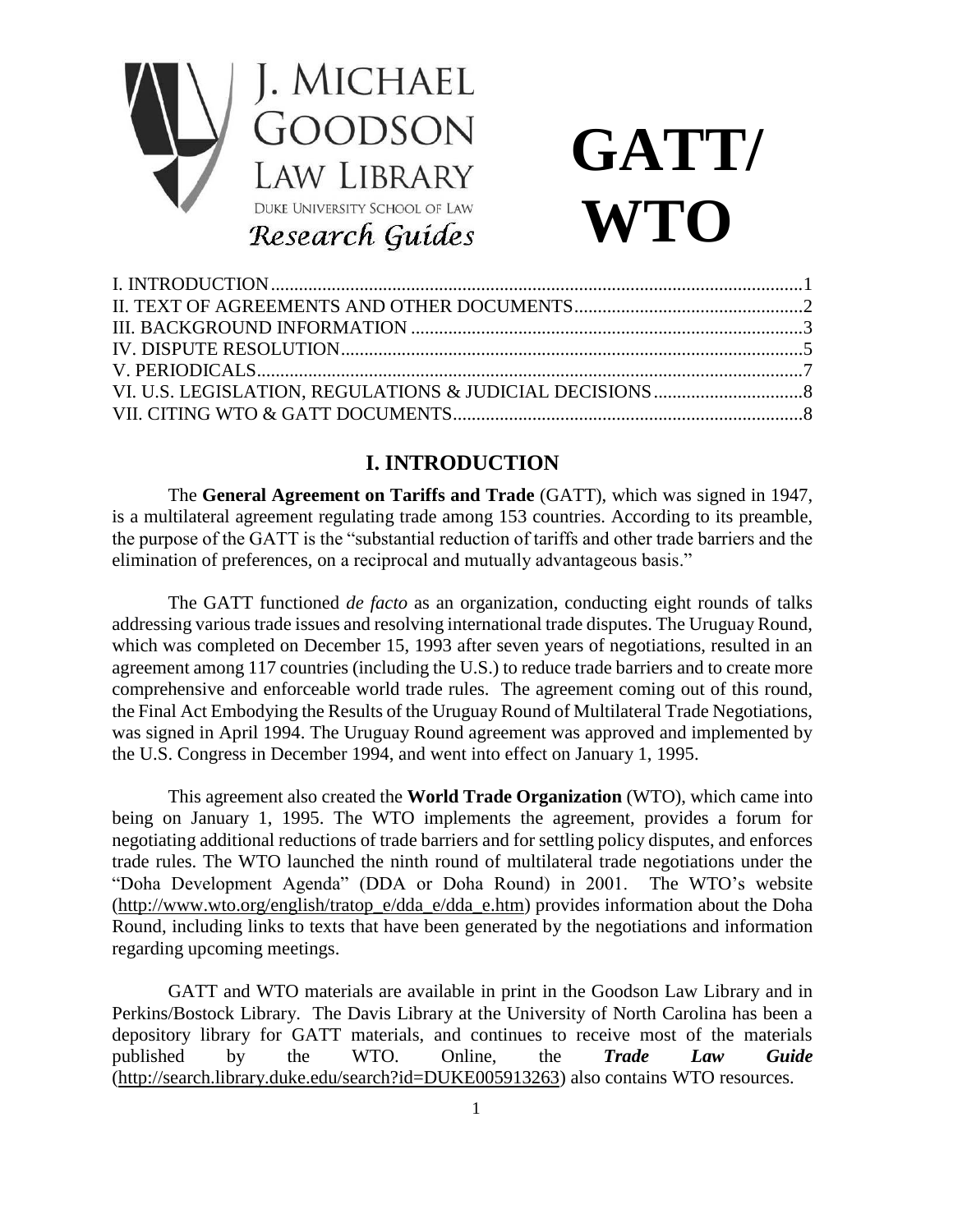#### **II. TEXT OF AGREEMENTS AND OTHER DOCUMENTS**

The text of the original agreement establishing the GATT, with annexes and schedules, is attached to the Final Act of the United Nations Conference on Trade and Employment. It was not signed as a separate document, but is in force among the contracting parties through the Protocol of Provisional Application and the subsequent Protocols of Accession. These documents are found at 61 Stat. A3 and 55 U.N.T.S. 187. The Protocol of Provisional Application, which was signed by the eight principal states involved in the negotiations (including the U.S.), is published at 61 Stat. A2051 and 55 U.N.T.S. 308.

The **Final Act Embodying the Results of the Uruguay Round of Multilateral Trade Agreements** consists of the Final Act itself, the Agreement establishing the WTO ("WTO Agreement") and agreements annexed to it, and additional GATT agreements, decisions and declarations. The text can be found in various sources: 1867 U.N.T.S. 3, 33 I.L.M. 9 (1994) (December 1993 text) and 33 I.L.M. 1143 (1994) (April 1994 text), *The Final Act Embodying the Results of the Uruguay Round of Multilateral Trade Negotiations* (K4603 1987 .A3 1994), *The Legal Texts: The Results of the Uruguay Round of Multilateral Trade Negotiations* (K4603 1987.A4 1999), reprint of *The Results of the Uruguay Round of Multilateral Trade Negotiations: The Legal Texts* (Perkins/Bostock Ref. JZ5185 .R478 1994), and in *The Uruguay Round of Multilateral Trade Negotiations* (online via Hathi Trust at <https://babel.hathitrust.org/cgi/pt?id=uc1.31822018738799;view=1up;seq=3> and in the Microforms Room, filed with GATT Documents, at PrEx 9.2:Ur 8/13). The text is also available online on the WTO website [\(http://www.wto.org/english/docs\\_e/legal\\_e/final\\_e.htm\)](http://www.wto.org/english/docs_e/legal_e/final_e.htm). Two of the most important of the annexed agreements are the *General Agreement on Trade in Services* (GATS), 33 I.L.M. 44 (1994) (December 1993 text) and 1869 UNTS 183, 33 I.L.M. 1167 (1994) (April 1994 text) and the *Agreement on Trade Related Aspects of Intellectual Property* (TRIPS), 33 I.L.M. 81 (1994) (December 1993 text) and 1869 UNTS 299, 33 I.L.M. 1197 (1994) (April 1994 text).

*WTO Status of Legal Instruments* (K4610.A15 W86), prepared by the WTO Secretariat. This publication updates the status of the Agreement establishing the WTO and its annexes, along with protocols of accession and other instruments drawn up under the auspices of the WTO.

*The GATT Uruguay Round: A Negotiating History* (Terence P. Stewart, ed.) (K4603 1987 .G38 1993) contains commentary and documents related to the negotiations process.

*Guide to the Uruguay Round Agreements* (K4603 1987 .W67 1999), edited by the WTO Secretariat, provides a detailed explanation of the legal significance of the agreements coming out of the Uruguay Round of negotiations.

In addition to the texts of all the agreements, *Law and Practice of the World Trade Organization* (K4600. L38) contains other primary documents such as ministerial declarations and decisions. *Guide to GATT Law and Practice: Analytical Index*, 6th ed. (K4602.2 .G84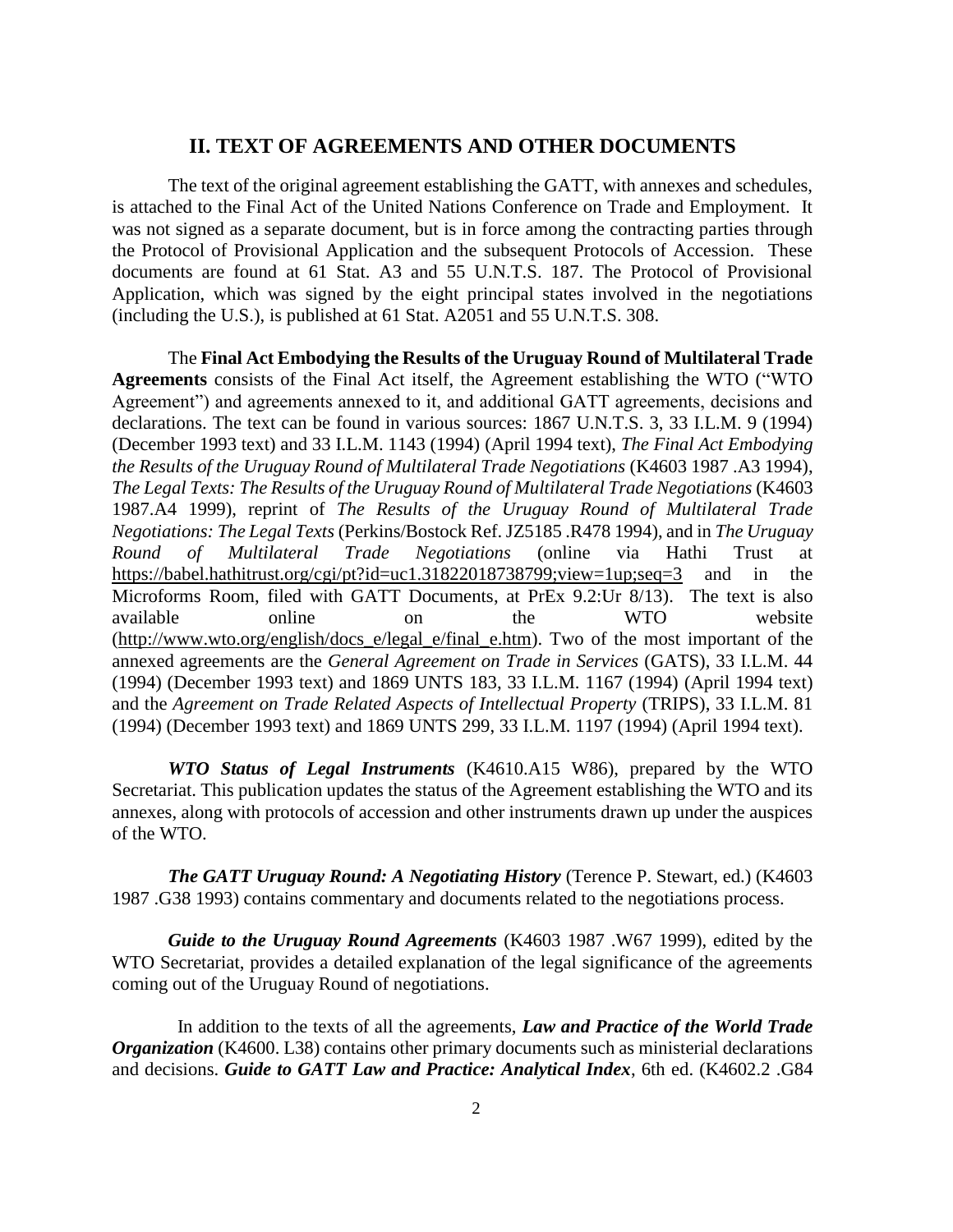1995 and on HeinOnline [https://search.library.duke.edu/search?id=DUKE006270227\)](https://search.library.duke.edu/search?id=DUKE006270227) includes the text of the agreement, the application and interpretation of its provisions, the drafting history and other relevant documents. It is succeeded by the *WTO Analytical Index: Guide to WTO Law and Practice* (Reference K4602.2 2012).

Other GATT & WTO documents are available in a variety of sources:

*Documents Online* on the WTO website provide links to WTO legal texts and official documents (including texts of the WTO agreements) as well as to documents issued under the GATT [\(http://www.wto.org/english/docs\\_e/docs\\_e.htm\)](http://www.wto.org/english/docs_e/docs_e.htm).

*Basic Instruments and Selected Documents* **(***BISD***)** (K4602 .B36 and on HeinOnline [https://search.library.duke.edu/search?id=DUKE006268619\)](https://search.library.duke.edu/search?id=DUKE006268619). This annual publication is the primary source of GATT documents. It contains the text of GATT agreements and amendments, *Protocol of Provisional Application* and Annexes and other legal instruments (such as decisions, declarations, resolutions, and other selected documents). The WTO considers the documents in *BISD* to have the legal standing of the originals. Unfortunately, it is several years behind.

*Basic Documents of International Economic Law* (K3820 .A35 B37 1990 and online on Lexis Academic <https://search.library.duke.edu/search?id=DUKE004356754> and Westlaw's International Economic Law Documents database) contains many of these same materials. The online versions are more current than the book.

*GATT Digital Library* [\(http://gatt.stanford.edu/page/home\)](http://gatt.stanford.edu/page/home): This online library of more than 30,000 GATT documents from 1947 to 1994 is a joint project of the WTO and Stanford University. You must register to access the full texts of the documents, but registration is free. This site also includes bibliographies, research guides and links to other useful websites [\(http://gatt.stanford.edu/page/resources\)](http://gatt.stanford.edu/page/resources).

The WTO is working to produce a digital archive with all official documents issued under the GATT; more than half of the documents are available on the WTO website [\(http://www.wto.org/english/docs\\_e/gattdocs\\_e.htm\)](http://www.wto.org/english/docs_e/gattdocs_e.htm). *GATT Documents* (called *WTO Documents* after 1994) (Microforms Room) is a microfiche set containing documents from 1984 to 1996 de-restricted by GATT. The fiche set includes committee reports, press releases, speeches, etc., as well as "Trade Policy Reviews" for member countries. Some documents, including documents from multilateral trade negotiations, have never been de-restricted or released. Documents are arranged by fiche number. These documents can be accessed by subject, product, GATT instrument number, and geographical location through a printed guide, the *List and Index of Documents Issued* (Microforms Room).

*International Legal Materials* (Periodicals) is a good source for current GATT documents. Legal materials are published here before they appear in BISD. *I.L.M.* also publishes selected GATT and WTO panel reports. It is available electronically on HeinOnline [\(http://search.library.duke.edu/search?id=DUKE003131760\)](http://search.library.duke.edu/search?id=DUKE003131760), Lexis Advance, and Westlaw.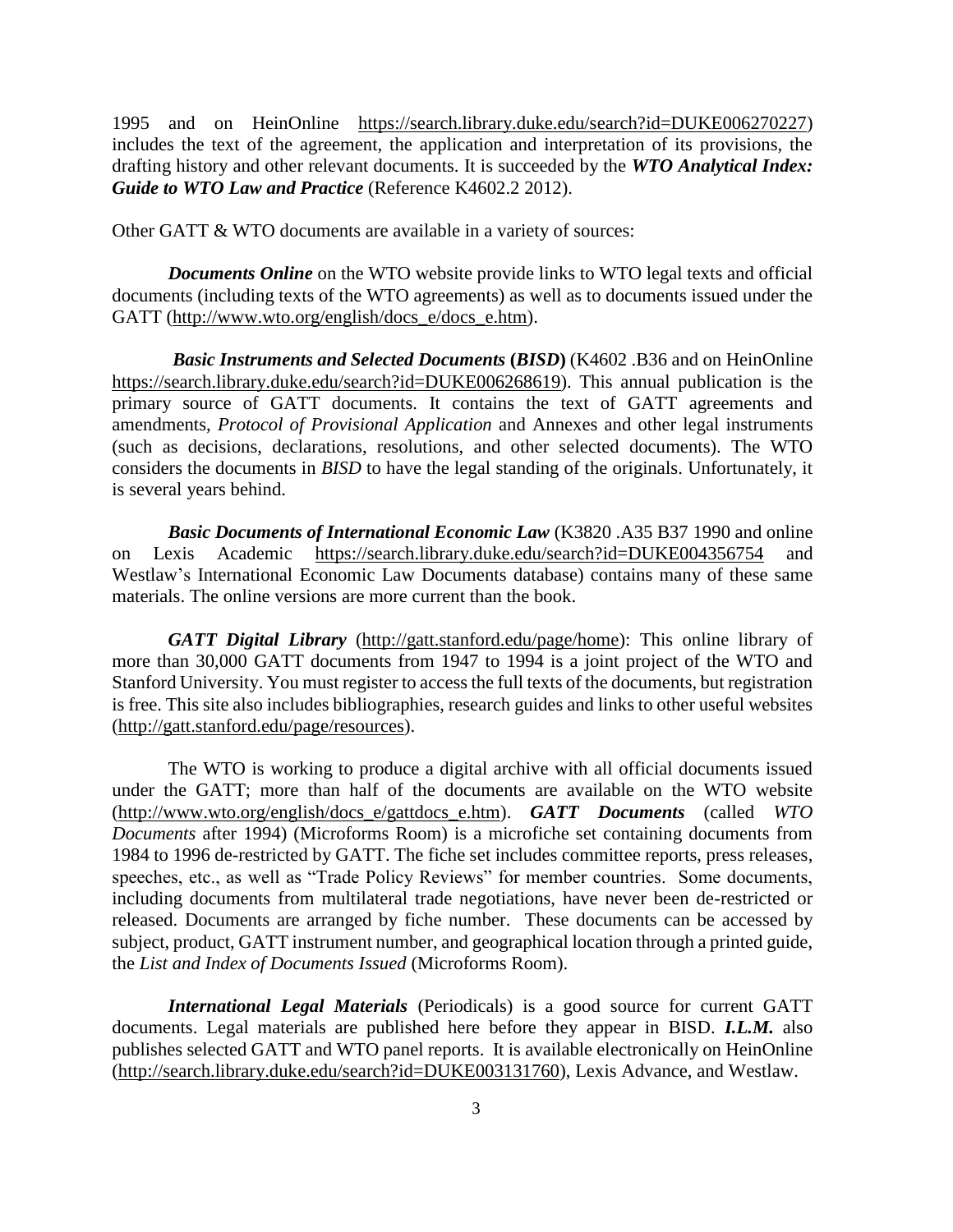#### **III. BACKGROUND INFORMATION**

Raj Bhala, *Modern GATT Law*, 2d ed. (K4609.5 .B43 2013) provides an article-byarticle analysis of the GATT along with an examination of the case law (including WTO decisions) and a discussion of the legal aspects of GATT.

Current members of the Duke Law community have access to BNA's *WTO Reporter* and *International Trade Reporter* [\(http://www.law.duke.edu/lib/lresources/bna\)](http://www.law.duke.edu/lib/lresources/bna) which are excellent sources for both primary and background materials (older print editions of the *International Trade Reporter* are in Superseded Looseleafs and at Library Service Center). You can view issues online or sign up for e-mail delivery of upcoming issues. The *WTO Reporter* is a daily digest covering issues such as accession to the WTO, antidumping regulations, and taxation; it also includes regular analysis of domestic and international case law on trade issues. The *International Trade Reporter* contains both digests and full texts of administrative and judicial decisions on U.S. trade policy along with information on pending legislation and proposed regulations, Congressional hearings, and information on/by the International Trade Commission, U.S. Trade Representative, and other bodies.

Walter Goode*, Dictionary of Trade Policy Terms*, 5th ed. (Ref. HF1373 .G66 2007) is a guide to the terminology used in trade negotiations, focusing on the WTO. Raj Bhala, *Dictionary of International Trade Law* (Ref. K3943 .B488 2012) also offers a comprehensive review of international trade terminology.

Amrtia Narlikar, et al., *The Oxford Handbook on the World Trade Organization* (TRLN Shared Print HF1385 .N368 2012) offers a holistic and interdisciplinary look at the WTO's achievements, problems, and challenges.

John Howard Jackson, *The World Trade Organization: Constitution and Jurisprudence* (K4600 .J34 1998) and *The World Trading System: Law and Policy of International Economic Relations*, 2d ed. (K4602.2 .J34 1997 and online at [https://search.library.duke.edu/search?id=DUKE005129469\)](https://search.library.duke.edu/search?id=DUKE005129469).

*Law & Practice of the World Trade Organization* (K4600 .L38) includes texts of documents that created the WTO, commentary, and decisions of the WTO Dispute Settlement panels. It continues *Law and Practice Under the GATT* (K4602.2 .L38 1988) which provides basic documents, analysis, and commentaries.

Petros C. Mavroidis, *The General Agreement on Tariffs and Trade: A Commentary*  **(***Oxford Commentaries on the GATT/WTO Agreements***)** (K4600 .M288 2005).

Amrita Narlikar, *The World Trade Organization: A Very Short Introduction* (HF1385 .N37 2005 and online at [https://search.library.duke.edu/search?id=DUKE007760383\)](https://search.library.duke.edu/search?id=DUKE007760383) focuses on the politics of the WTO.

*The Oxford Handbook of International Trade Law* (Daniel Bethlehem [et al.], eds.)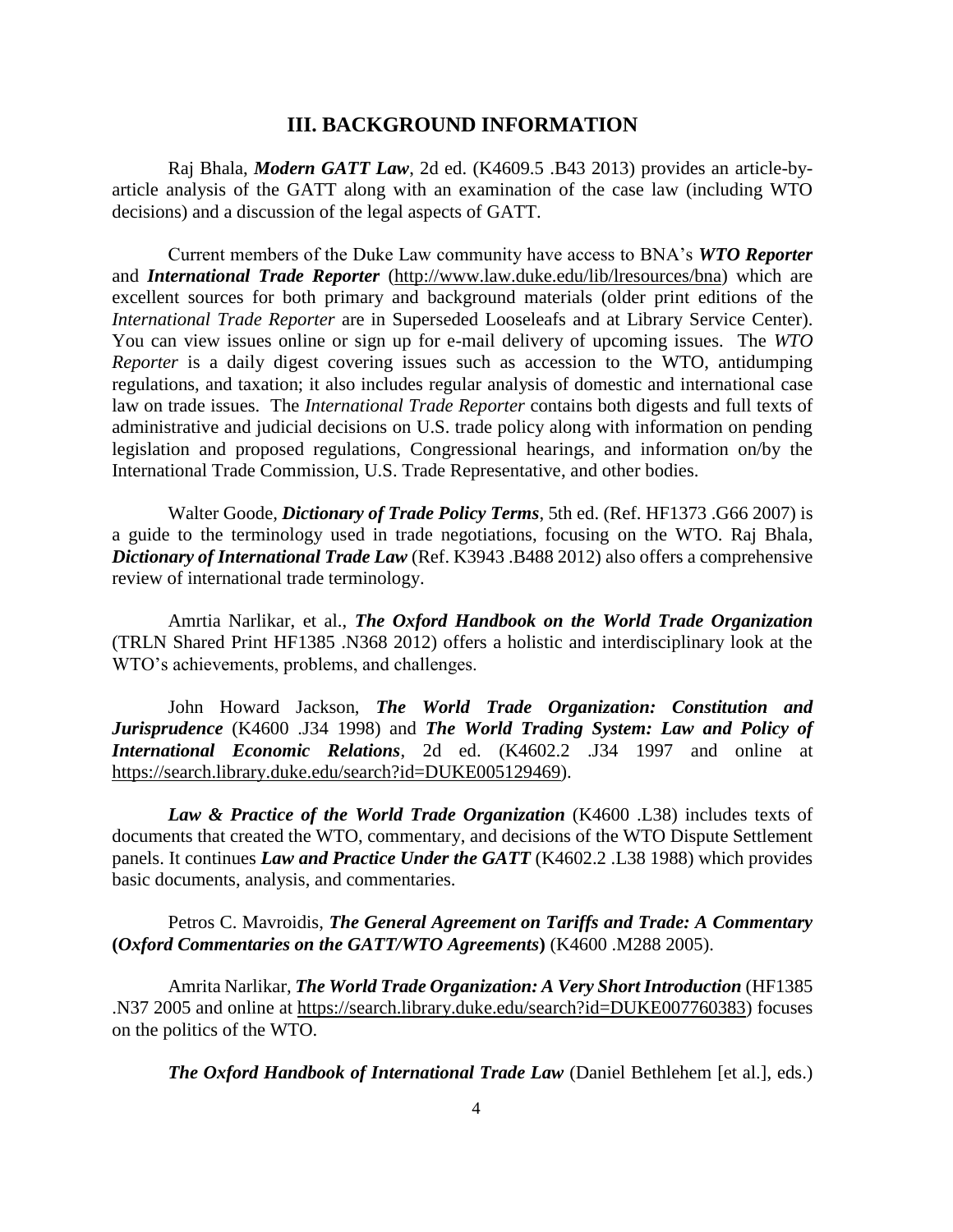(K1005 .O94 2009 and online at [https://search.library.duke.edu/search?id=DUKE005994219\)](https://search.library.duke.edu/search?id=DUKE005994219).

Jeanne Rehberg, *WTO/GATT Research* (at [http://nyulaw.libguides.com/wto\\_gatt\)](http://nyulaw.libguides.com/wto_gatt) provides sources for WTO/GATT research with citations and descriptions.

Ellen G. Schaffer, "The World Trade Organization: A Bibliographic Overview of its Publications" in *Introduction to International Business Law: Legal Transactions in a Global Economy* (Ref. K1001 .I57 1996).

Petros Mavroidis, *Trade in Goods: The GATT and the Other WTO Agreements Regulating Trade in Goods*, 2d ed. (TRLN Shared Print K4600 .M393 2012 and online at [https://search.library.duke.edu/search?id=DUKE006631193\)](https://search.library.duke.edu/search?id=DUKE006631193) provides a historic and economic rationale for the development of the multilateral trading system while analyzing the WTO's case law and trade in goods agreement.

Yenkong Ngangjoh Hodu, *Theories and Practices of Compliance with WTO Law* (K3943 .N48 2012) this critical text analyzes the failures of the WTO to elicit compliance with agreements using social science theories.

To find other works about the GATT, search in the online catalog with the subject keywords "*General Agreement on Tariffs and Trade (Organization)*," "*World Trade Organization,*" or "*Foreign Trade Regulation*."

#### **IV. DISPUTE RESOLUTION**

Reports by panels of experts have been an essential part of the GATT dispute settlement system since the 1950's. This system continues in the WTO, with some changes in procedure and enforcement. *The WTO Dispute Settlement Procedures: A Collection of the Relevant Legal Texts*, 3d ed. (K4610.5 .A42 2012) contains the "treaty texts, decisions and agreed practices relating to the procedures that apply in the settlement of WTO disputes."

The WTO's **Dispute Settlement webpage** [\(http://www.wto.org/english/tratop\\_e/dispu\\_e/dispu\\_e.htm\)](http://www.wto.org/english/tratop_e/dispu_e/dispu_e.htm) contains the full text of adopted GATT reports and WTO panel, appeal, and arbitration rulings, along with updates of all WTO dispute settlement cases. Reports are often available in English, French, and Spanish. Users can print reports in HTML, PDF or Word. Be aware that these decisions are often very lengthy. Because these reports are available in many sources, it is a good idea to cite to paragraph numbers since they all include the paragraph numbering.

The WTO website provides a **chronological list of disputes** [\(http://www.wto.org/english/tratop\\_e/dispu\\_e/dispu\\_status\\_e.htm\)](http://www.wto.org/english/tratop_e/dispu_e/dispu_status_e.htm) along with related documents. For each dispute, the website displays the current status, key facts, a summary of the dispute to date, and there is a link entitled "all documents" where users can see the many documents related to the case.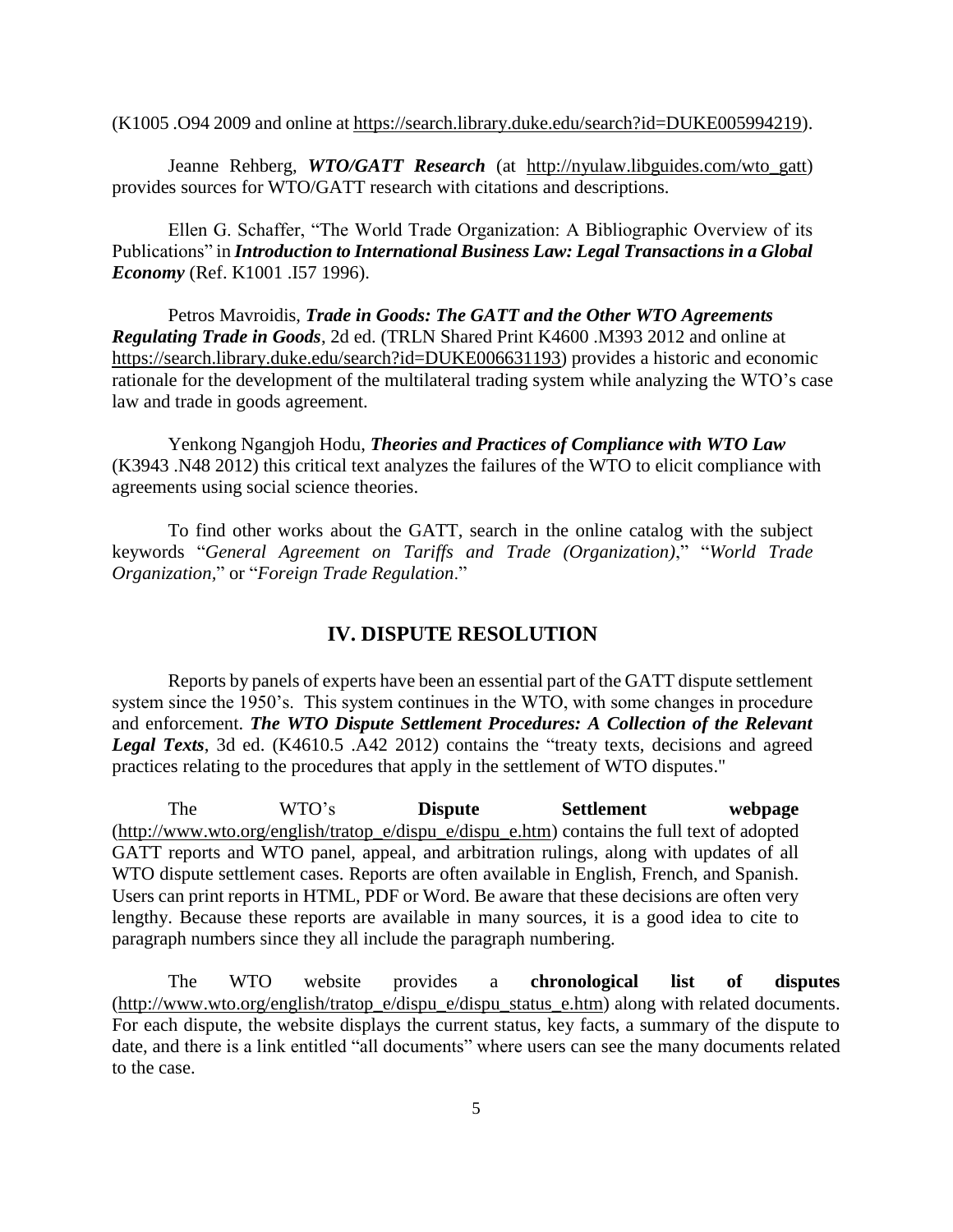*Dispute Settlement Reports* (K4600.A53 W67) includes Panel and Appellate Body reports and arbitration awards under the WTO agreements. These are the WTO authorized and paginated English reports (coverage begins in 1996).

*World Trade Organization Dispute Settlement Decisions: Bernan's Annotated Reporter* (K4600 .A495 W67) provides the full text of all WTO Panels and Appellate Body decisions in chronological order (updated through 2003).

Law school users can find links to submissions of various governments in WTO disputes on WorldTradeLaw.net [\(https://search.library.duke.edu/search?id=DUKE003348745\)](https://search.library.duke.edu/search?id=DUKE003348745). U.S. briefs filed in WTO Dispute Settlement Proceedings are also available on the website of the Office of the U.S. Trade Representative [\(https://ustr.gov/archive/Trade\\_Agreements/Monitoring\\_Enforcement/Dispute\\_Settlement/](https://ustr.gov/archive/Trade_Agreements/Monitoring_Enforcement/Dispute_Settlement/WTO/Section_Index.html) [WTO/Section\\_Index.html\)](https://ustr.gov/archive/Trade_Agreements/Monitoring_Enforcement/Dispute_Settlement/WTO/Section_Index.html).

*WTO Appellate Body Repertory of Reports and Awards, 1995-2013* (K4610.A7 W67) is an excellent subject guide to Appellate Body and Arbitration awards through 2013*. The American Law Institute Reporters' Studies* (K2400.A53 W78) is a series of yearly analyses of case law from the adjudicating bodies of the WTO, beginning with *The WTO Case Law of 2001.*

Other places to find panel reports and decisions include:

- *Basic Instruments and Selected Documents* (K4602 .B36 and on HeinOnline [https://search.library.duke.edu/search?id=DUKE006268619\)](https://search.library.duke.edu/search?id=DUKE006268619) contains GATT dispute settlement decisions.
- *Basic Documents of International Economic Law* (K3820 .A35 B37 1990, on Lexis Academic [https://search.library.duke.edu/search?id=DUKE004356754,](https://search.library.duke.edu/search?id=DUKE004356754) and in Westlaw's International Economic Law Documents database). The online versions are more up-to-date, but still run a year or so behind.
- *International Legal Materials* (Periodicals and online in HeinOnline, Lexis Advance, and Westlaw).
- *International Trade Law Reports* (K3943 .I58) includes commentaries along with the texts of decisions.
- *Law and Practice Under the GATT* (K4602.2 .L38 1988), which is continued by *Law & Practice of the World Trade Organization* (K4600 .L38).
- *WTO Law, Litigation & Policy: Sourcebook of Internet Material* (K4610 .M34 2007) is a compendium of important legal and policy documents made available on the Internet.
- **Lexis Advance** contains GATT and WTO reports, which users can find with keyword searches in the GATT Panel & WTO Dispute Settlement Reports database. Users can also find GATT and WTO decisions in *Basic Documents of International Economic Law* on Lexis Academic. For GATT reports, use the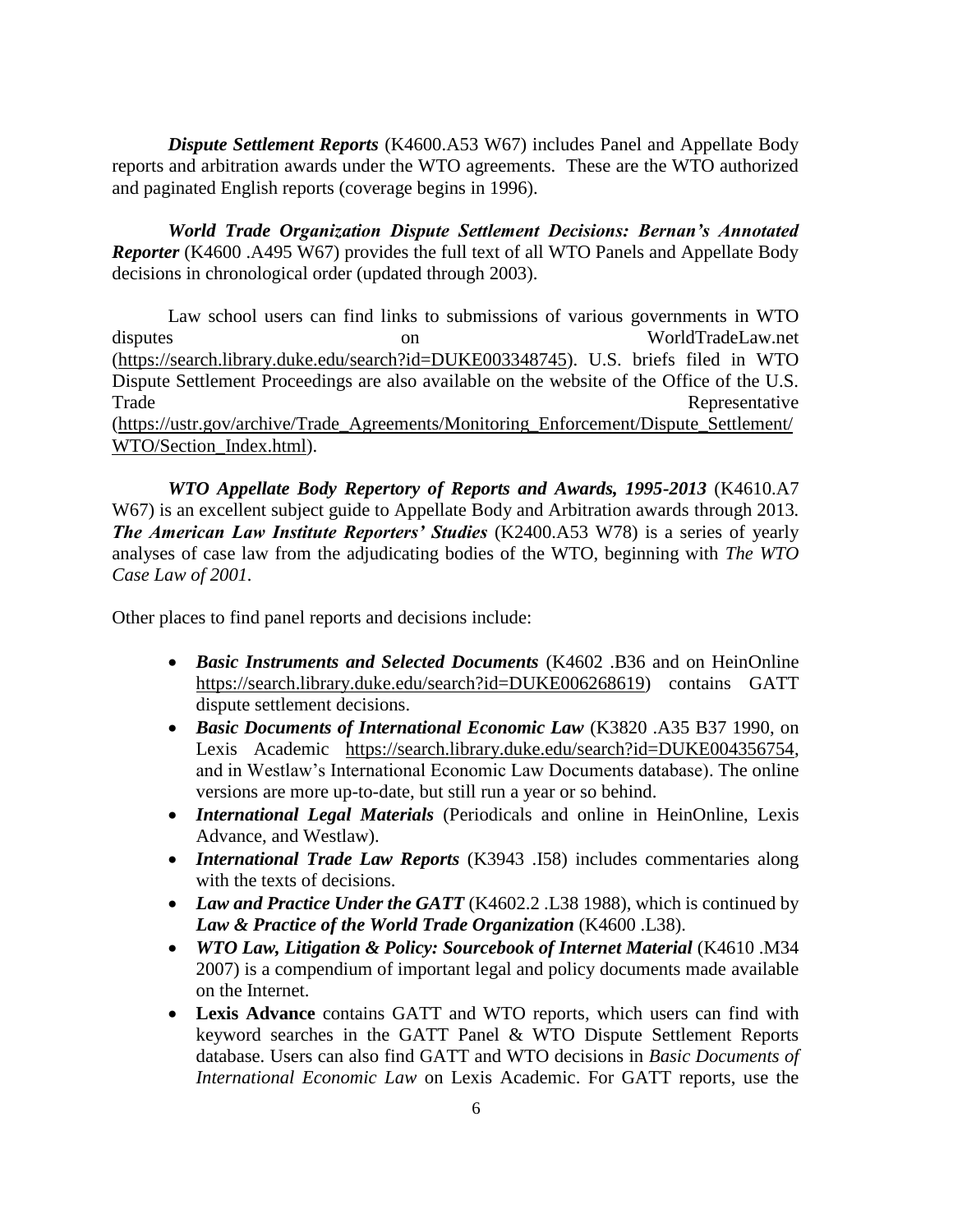search query *title(gatt and panel report) and [key words]*; for WTO reports used the query *title (world trade organization and report) and [key words].* To search the Lexis Advance version of *International Legal Materials*, use the query *title(general agreement and panel report) and [key words]* to find GATT panel reports. To find WTO reports use the query *title (world trade organization and report) and [key words].* 

 **Westlaw:** Use the search bar to bring up GATT and WTO related databases and directories. Typing "GATT" or "WTO" will bring up decisions and awards, and "IEL" and "ILM" bring up those secondary materials. You can also navigate via Home > International Materials > Administrative Materials > Multi-National to find pertinent information.

Useful works about the dispute settlement system include:

*A Handbook on the WTO Dispute Settlement System* (prepared by the WTO Legal Affairs Division and the Appellate Body) (K4610 .W67 2004).

David Palmeter and Petros C. Mavroidis*, Dispute Settlement in the World Trade Organization: Practice and Procedure*, 2d ed. (K4610 .P346 2004).

Joost Pauwelyn et al., *The WTO Dispute Settlement System 1995-2003* (K4610 .W786 2004).

Pierre Pescatore et al., *Handbook of WTO/GATT Dispute Settlement* (K4602.2 .P47 1991) provides an overview of GATT, and includes texts of the agreements and selected and edited dispute settlement decisions. It also explains how to find texts of panel reports and analyzes dispute settlement decisions. It is current through August 2000 and will no longer be updated.

R. Rajesh Babu, *Remedies under the WTO Legal System* (K4610 .B33 2012) provides a critical analysis of remedies of the WTO on development nations.

#### **V. PERIODICALS**

The WTO's *Annual Report* (formerly *GATT Activities in [year]*) (K4610.A15 A56, latest in Reference, and at [http://www.wto.org/english/res\\_e/reser\\_e/annual\\_report\\_e.htm\)](http://www.wto.org/english/res_e/reser_e/annual_report_e.htm) is the annual review of the work of the organization.

*World Trade Review* (Periodicals, Westlaw, and online at [http://search.library.duke.edu/search?id=DUKE004430423\)](http://search.library.duke.edu/search?id=DUKE004430423), established by the WTO in cooperation with Cambridge University Press, this journal contains articles on issues of relevance to the multilateral trading system.

The *Yearbook of the United Nations* (Periodicals and [http://unyearbook.un.org\)](http://unyearbook.un.org/)